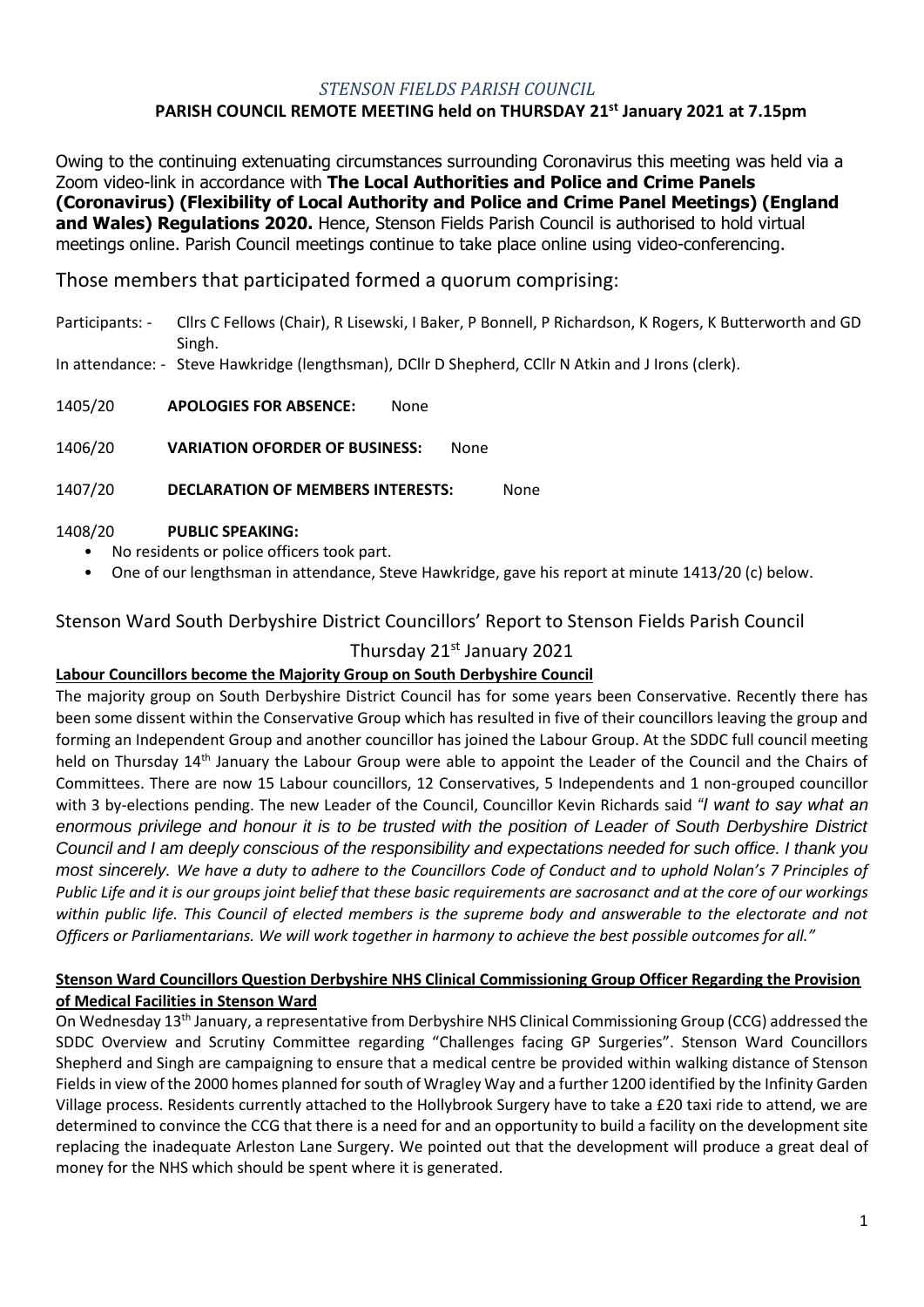### **Fly-Tipping – Lowes Lane, Deepdale Lane and Moore Lane and Bin Collection**

Once again, these areas are being used by anti-social individuals for dumping of post-Christmas rubbish. Stenson Ward councillors contacted SDDC and requested that it be moved. Any resident may contact the SDDC "Clean Team" and report fly-tipping.

### **Flooded Footways and Horse Riding – Stenson Road Estate**

Residents continue to complain regarding people using the footways for horse riding which damages the footway and causes pedestrians to walk on the sodden grass. "No Horse Riding" signs have been requested from the developers again. The SDDC Enforcement Officer is planning a visit to inspect aspects of the estate soon; Cllrs Shepherd and Singh have asked to join the officer.

### **Felling of Two Silver Birch Trees – Wragley Way**

Councillors Shepherd and Singh have received complaints from residents regarding the loss of trees in Stenson Fields. Permission to cut down two trees was not given by South Derbyshire District Council; unfortunately, a miscommunication occurred when the wrong department was contacted regarding a request to fell. The matter was followed up with the resident. A similar miscommunication is being addressed, appropriate officers will meet to consider and progress communication and protection requirements as well as replanting options.

### **Motion to Full SDDC Council regarding Pension Credits**

Councillors have a responsibility to ensure that the less fortunate in society do not fall into poverty. Labour Group Leader, Cllr Kevin Richards moved the following motion:

*This council notes:*

*• 1.3 million pensioner households nationally are missing out on pension credit benefit that they are entitled to.*

*• £3 billion is returned to the treasury because many pensioners are not aware or do not claim the Pension Credit, a benefit that they are entitled to.*

- *Pension Credits are a lifesaver for the least well-off pensioners and provide vital help with council tax and dental bills.*
- *Pensioners in receipt of Pension Credit are also exempt from paying their TV licence.*
- *The government has ceased funding over 75's TV Licences. Since August 2020 the BBC is now charging over 75's for their licence.*
- *For over a million of the oldest people in our country, television is their main form of company.*

*• This change will harm millions of older people who rely on their TV and the most vulnerable will be forced to cut back on essentials to make ends meet or lose out on TV altogether.*

*• Removing older people's access to TV would be an unthinkably cruel blow when many are already facing huge challenges.*

*• Half of all over 75s are living with a disability or an enduring illness, and many rely on their TV for companionship and entertainment and for those who don't have the internet, TV lets them stay up to date with what's happening in the world.*

*• Loneliness is already a problem in the UK – new figures show two thirds of people rely on the TV for company in lieu of real social interactions.*

*• Removing the free TV licence for Over 75s in the middle of a pandemic is particularly cruel. Many older people have been left isolated and frightened by lockdown and it is vital that they have access to the news and public health announcements.*

### *Therefore, this Council resolves to:*

*"Start a local public information campaign targeting retired and above working age residents of the District, in order to encourage them to submit eligible claims for Pension Credit and signpost them to organisations that can advise and assist.*

**The motion was passed.**

### *Cllrs David Shepherd & Lakhvinder Singh – SDDC Councillors – Stenson Ward*

Members contributed several comments over horses damaging the footways, and silver birch trees replacement at Wragley Way (near Tedworth Avenue). Cllr Baker remarked that the building of 50 more houses on Deepdale Lane (see below), besides the c1200 at IGV, will lead to more traffic in the area and believes a traffic survey should be conducted.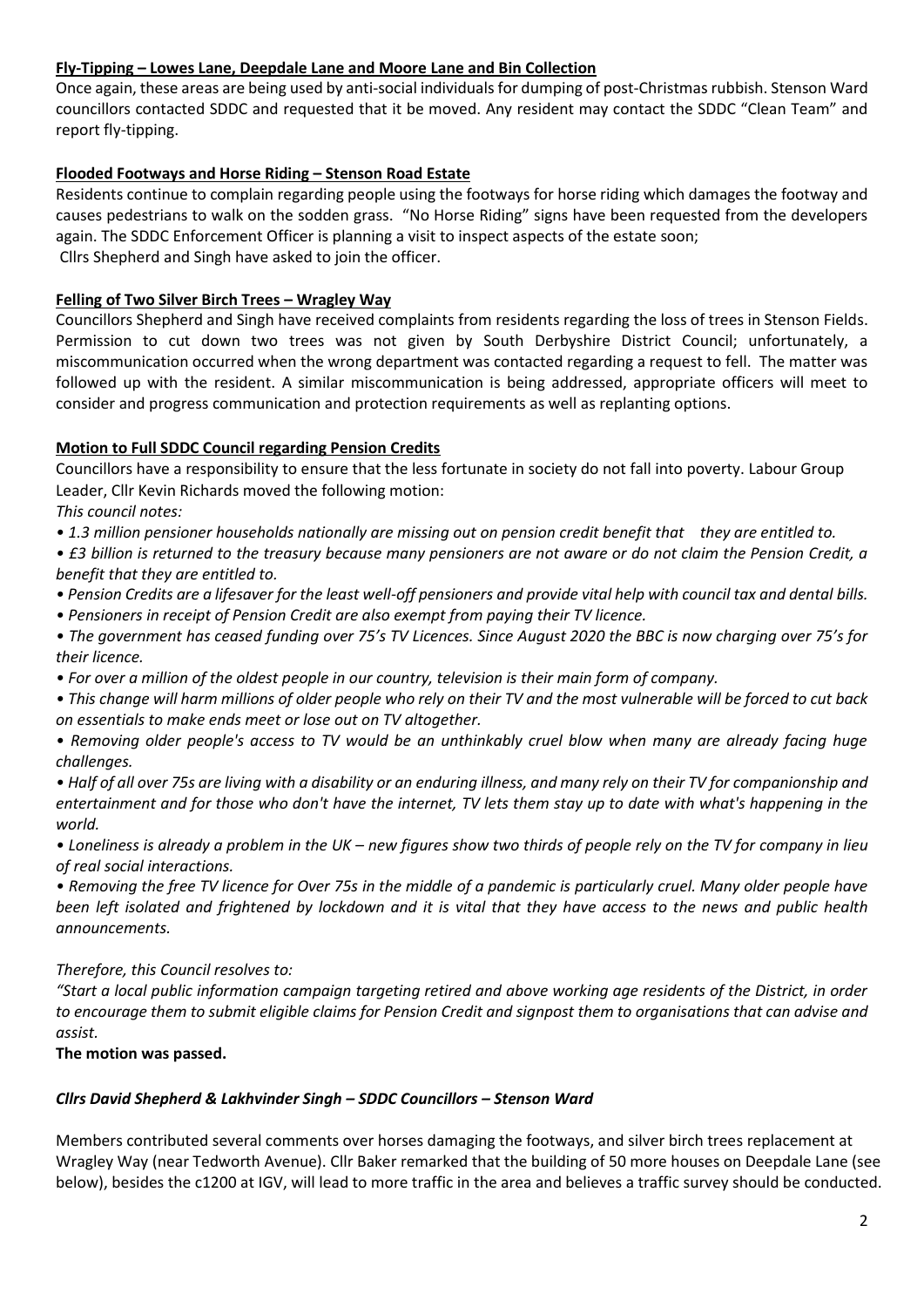Cllr Rogers noted that SDDC's collection of green bins was late although DCllr Shepherd replied to say there has been no change in the rota and these will be collected along with black bins. CCllr Atkin added that since Christmas the team is behind on collections because of double workload, but they will be emptied eventually. Cllr Lisewski commented that there has been an increase in the amount of rubbish to be recycled but the view of SDDC's chief executive, as gleaned from the Area Forum, is that it does not constitute a high priority issue considering Covid-related problems. That said, he was upset that residents were not informed.

# **Derbyshire County Council report – CCllr Neil Atkin.**

1. CCllr Atkin offered to arrange a meeting between council and the Highways officer and police regarding speeding issues in our area. Members **agreed** and will discuss a suitable daytime date.

2. County council's cabinet approved a budget for the forthcoming year, which can be viewed on its website. Council Tax bands were excluded although these will be discussed by cabinet on 23<sup>rd</sup> February.

3. The canal towpath that stretches from Arleston Lane to the Ragley Boatstop pub and beyond is closed while Canal & River Trust repair and drain it. Pumps have been deployed on the closed section.

4. Due to the recent volume of rainfall roads at Stenson, Twyford and Findern have closed.

5. The Highways department has laid off staff resulting in projects being shelved, and some information being lost. It will soon send a letter to parishes asking for suggestions on repairs (such as to pavements, street furniture etc but excluding potholes). Council should send any ideas of prospective works to CCllr Atkin for him to pursue. Highways' budget for such repairs amounts to £20m each year although this has been topped-up by government by an additional £20m this year.

6. CCllr Atkin found that council's booking of 2 or 3 separate Zoom sessions in one evening unacceptable and wished to see any such login details listed on the agenda. However, before members commented or discussed it with him the Zoom connection was lost (as noted in the next minute below).

1409/20 The remote Zoom connection failed at 7.40pm thereby removing all participants. On resumption all resumed their attendance at various intervals apart from CCllr Atkin and Cllr GD Singh. Cllr Lisewski agreed with CCllr Atkin's displeasure and urged members to consider adopting the Microsoft Teams remote facility which was **agreed.** Clerk to set-up a test of MT in the next 2 weeks. He also thought that a stricter format within future meetings be adopted.

1410/20 **TO APPROVE THE MINUTES OF THE PARISH COUNCIL MEETING HELD ON 17 th December 2020.** After a minor amendment these were approved and accepted as a true record and will be signed by the chairman at the next available opportunity.

# 1411/20 **CHAIRMAN'S ANNOUNCEMENTS AND REPORTS**

The chairman asked the clerk to make a small amendment to the previous minutes as mentioned above. He regretted to announce the passing of Jack Harvey, a former lengthsman, who died peacefully in his sleep just after Christmas. The chairman attended Jack's funeral yesterday and suggested that a plaque be fitted in his memory to the bench that commemorates his wife, Pam, to which members **agreed.**

## 1412/20 **CLERK'S REPORT**

1. We still await the bank's completion of our application to use internet banking.

2. clerk received SDDC's fire risk assessment carried out on the new community centre which he circulated to members. A couple of items need to be addressed which the clerk has enquired about and awaits its reply.

# 1413/20 **Matters for Decision or Discussion:**

a) Police Issues/Speed Limits/Road Safety.

Cllr Lisewski attended the remote online Repton Area Forum on 19<sup>th</sup> January and raised the following points. *On behalf of Stenson Fields Parish Council, I would like to raise the following points.*

*1 Thanks to CREST for attending locations in Stenson Fields. Three visits resulted in 70 motorists being caught above the speed limit. Fastest recorded 52 mph in 30 mph limit. This confirms the council's concerns about speeding in our area and hope continued presence will continue. We hope to form a community speed watch group as soon as conditions allow this.*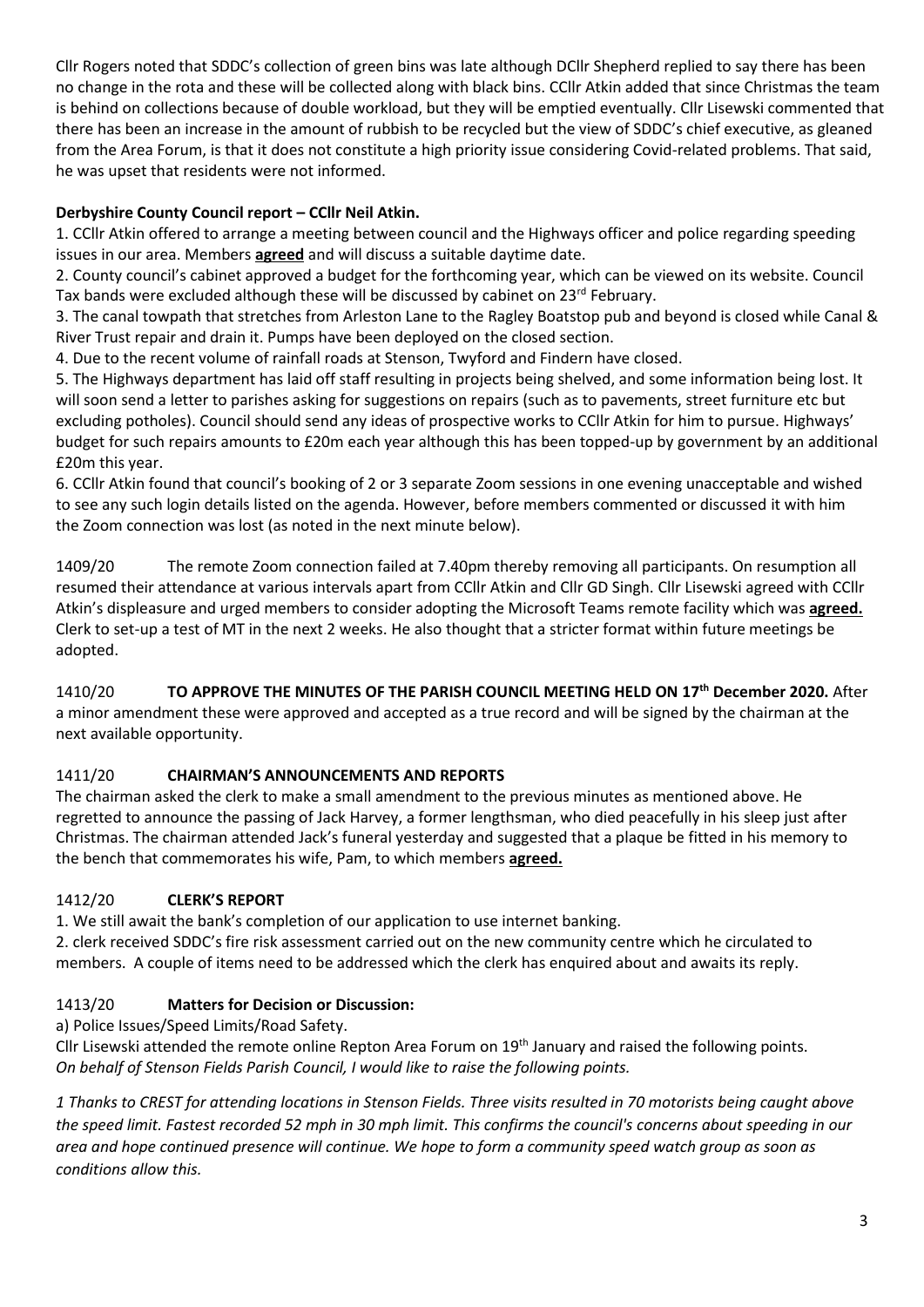*2 Meeting with the PCSOs on visit to Stenson Fields, the council would like to thank the SNT and PCSOs for the positive way in which the engaged with residents and school pupils and parents. We recognise that with the current pandemic priorities will have changed. We would like to see more of the SNT as we continue to see pockets of ASB and vandalism.* 

*3 The Parish Council continues to request a crossing point and reduction in speed limit from 40 to 30mph. A series of serious accidents, unfortunately including one fatality. We understand that there were factors involved where the speed limit was not a factor.* 

*4 As above following recent accidents there is a perception that Councillors are not doing enough to pursue the installation of a crossing and speed limit reduction. Whilst the Parish Council understands the reasons given for not taking any action, we do not agree with the explanations given and will continue to voice our residents' concerns. However, we seek the SNT's help in informing residents and to explain to them why no action is being taken. Attached is our SFPC letter/posting.* 

In point 4 above Cllr Lisewski refers to the letter now to be posted on the website to help inform residents. He also mentioned an issue raised by Steve (our lengthsman) that there are many empty wine and vodka bottles on the rural side of Wragley Way. The SNT accepted this as an action to follow up.

Cllr Richardson highlighted the appearance of potholes on Wragley Way, Stenson Road and Deepdale Lane. He noted that hedge-trimming on Stenson Road that the clerk reported last month has not been done; this may be a topic to add to CCllr Atkin's list of road improvements.

b) Saxon Gate at Newton Village Development, Stenson Road. Discussed earlier.

c) Lengthsmen Scheme.

Steve Hawkridge noted that bags of domestic waste clutter the litter bins. He requested 2 new litter pickers/ grabbers. SDDC can provide these at £20 which was **agreed;** clerk to order. Cllr Bonnell complained of bags of dogwaste have been discarded near the balancing pond and at the junction of Beaufort Road and Zetland Crescent. Biffa has not emptied both ours nor the school's bins for 2 weeks and they now overflow. The school receptionist phoned them but without success. Clerk rang Biffa to be told that the 2 missed collections were due to a nightshift service. Clerk had this changed to Tuesday daytime collections and will ensure that the 2 missed dates deducted from Biffa's next invoice. That said, Biffa collected the waste yesterday. Clerk to request a time-slot of between 8am – 12 noon and to provide Biffa with Steve's contact details.

He and Jane complained to SDDC about bin collectors allowing cardboard to blow across the road while being deposited in refuse lorries; district council will investigate. Steve added that glass is also left in the road; DCllr Shepherd will follow up.

Clerk asked SDDC (twice) to replace the Goathland Park waste bin lid which is still missing; Its reply stated that they will look at replacing the whole bin as it cannot get just a lid.

The chairman thanked Steve for his report and both he and Jane for their continuing excellent service.

d) Environmental issues (Biffa, trees, bulbs, bins etc). nothing further.

e) Update on SDDC permission (or otherwise) regarding Ledbury Chase fencing/ play equipment, tree issue at Tedworth Avenue and registration of this and other open land (if any). Clerk twice contacted the Cultural Services Manager at SDDC who attended the Ledbury Chase site visit but received no reply; therefore, DCllr Shepherd will kindly follow up. f) Outcome of the Repton Area Forum to be held remotely on 19th January 2021; see above.

g) to sign the Form A precept request for 2021-22. The chairman and clerk will duly sign the form on 22<sup>nd</sup> January.

## 1414/20 **To consider planning applications:**

DMPA/2020/1279 - Retrospective application for the infill area under front canopy and convert garage into bedroom with wet room at 9 Fox Close, Stenson Fields. **Resolved:** no objection.

DMPA/2020/0935 - The conversion of the garage into living accommodation at 6 Glendon Road, Stenson Fields. **Resolved:** no objection.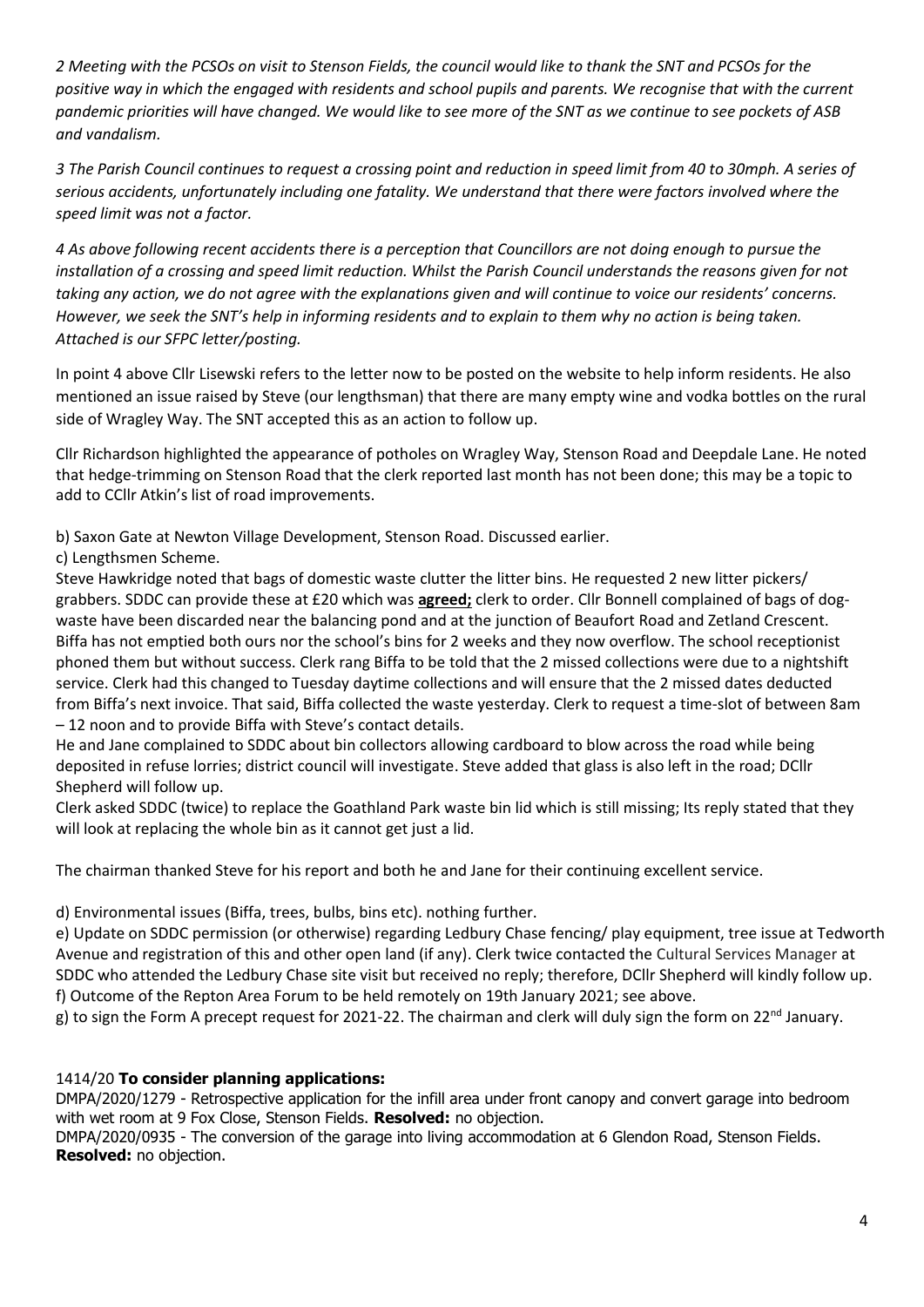CD9/0319/110 at Land between Deep Dale Lane and Infinity Park Way, Sinfin. Proposal: Demolition of Ashlea Farm and related buildings off Deep Dale Lane and the development of a new all movement junction on the A50 and connecting link road to Infinity Park Way, with associated works including street lighting.

Consultation from a neighbouring planning authority on application ref. 21/00039/RES seeking permission for the residential development of up to 50 dwellings including infrastructure and associated works - approval of reserved matters pursuant to outline planning permission Code No. 02/15/00211 in respect of appearance, landscaping, layout and scale on Land South Of Watten Close And East Of Deep Dale Lane, Derby, DE24 3HG. **Resolved;** Members are concerned that as the accessibility is via Deep Dale Lane, the highways department appear to make no comment regarding the narrowness of the road at the point of ingress/access and as such no details of any road improvements. Also, we ask whether a traffic survey has been conducted**.** Clerk to submit the comment.

### **Decision:**

DMPA/2020/1148 - The erection of an extension and the creation of an additional parking space at 2 Hunters Croft, Stenson Fields. **Approved subject to conditions.** 

DMPA/2020/1264 - The erection of a two-storey front and side extension at 24 Templar Close, Stenson Fields. **Approved subject to conditions.**

### **Consultation enquiries** with SDDC:

2 felled silver birch trees near to Tedworth Avenue. We await the comments of the Cultural Services Manager as mentioned above.

Nac Shak fast food outlet's unauthorised signs and a food business allegedly operating without planning consent. We await the findings of the planning officer presently investigating.

Clerk wrote to Steffan Saunders, new head of planning at district council, before Christmas of our chagrin over missing/ late notifications on its planning portal. As there was no reply clerk to write again.

#### 1415/20 **Finance**

(a) Accounts for Payment – cheques to be approved and signed:

| <b>Cheque No</b> | Payee-                                                                       | <b>Total £</b> |
|------------------|------------------------------------------------------------------------------|----------------|
| 002364           | J Irons – Clerk's salary 4 weeks to $18th$ December                          | 823.49         |
| 002364           | J Irons - clerk's expenses December - January (including clerk's pension     | 327.97         |
|                  | return [£216.72] to be paid online on 22 <sup>nd</sup> January*              |                |
| 002365           | J Hawkridge - Lengthsman pay 4 weeks to 18th December                        | 198.38         |
| 002366           | S Hawkridge - Lengthsman pay 4 weeks to 18 <sup>th</sup> December (including | 213.88         |
|                  | expenses) $*$                                                                |                |
| 002367           | HMRC $-J$ Irons' NI December $-$ January                                     | 49.08          |
|                  | <b>TOTAL</b>                                                                 | 1612.80        |

\*clerk's expenses comprise the following: *Shardlow to Stenson Fields & return £ 18.20* 

| <u>JIIUI UIUW LU JLCIIJUII I ICIUJ U I CLUI II</u>        | 1 10.LV |  |
|-----------------------------------------------------------|---------|--|
| Home allowance (£24 per 4-weekly)                         | £ 24.00 |  |
| 3 x black printer inks $(11^{th}$ Jan)                    | £ 45.65 |  |
| 3 books x 12 2nd class postage stamps (15th Dec)          | £ 23.40 |  |
| Clerk's pension return in December paid online personally | £216.72 |  |
| Total                                                     | £327.97 |  |
| Steve Hawkridge's pay cheque comprises the following:     |         |  |
| Wage during the period shown                              | £198.38 |  |
| Brushes, gloves & laminating pouches                      | £ 15.50 |  |
| Total                                                     | £213.88 |  |
| (b)<br>Income – none                                      |         |  |

(c) Current Account Bank balance as at  $24<sup>th</sup>$  December  $E$  6578.43

(d) as permitted under Financial Rules the clerk visited Cllrs Fellows and Baker on 22<sup>nd</sup> January to obtain signatures on cheques.